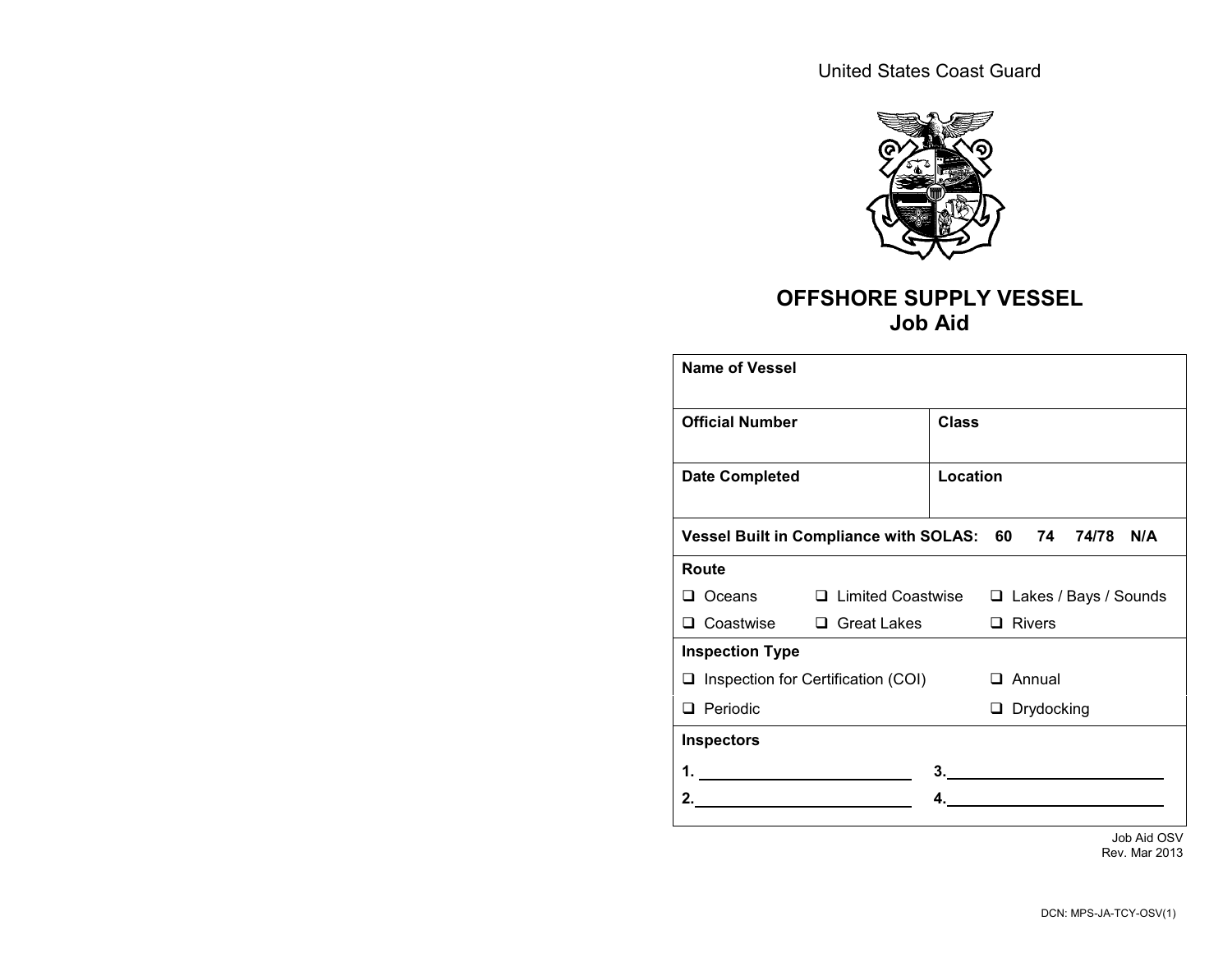### **Use of Offshore Supply Vessel (OSV) Job Aid:**

This Job Aid is intended for use by qualified Coast Guard OSV Marine Inspectors for use on U.S. flagged OSVs during hull and machinery exams on vessels regulated under Subchapter L. For OSVs built prior to March 15, 1996, Subchapter I or Subchapter T may apply; therefore regulatory cites from the Hull, Machinery, or T-Boat Job Aid may be applicable. The tasks contained within this Job Aid are not intended to limit the scope or depth of inspection. A checked box should be a running record of what has been inspected and does not imply that the entire system has been inspected or that all or any items are in full compliance. This Job Aid does not constitute part of the official inspection record. This document does not establish or change federal laws or regulations and references given are only general guidance to the Marine Inspector. The Marine Inspector will need to refer to other publications such as the International Maritime Organization (IMO) resolutions, U.S. Codes of Federal Regulations (CFR), USCG Navigation and Vessel Inspection Circulars (NVIC) or locally produced guidance during the course of an inspection for specific regulatory references. Not all items in this Job Aid are applicable to all vessels.

*NOTE: Guidance on how to conduct inspections of U.S. flagged OSVs can be found in the Marine Safety Manual (MSM) Volume II, Chapter 6: Inspection of Vessels for Certification.* 

#### **Pre-inspection Items: Post-inspection Items:**

- • Review MISLE records. • Issue letters/certificates to
	- VCP
	- COI
- •Obtain copies of forms to be • Complete MISLE Activity issued.
- vessel.
- - • Initiate Report of Violation (ROV) if necessary.

### **Conversions:**

| <b>Distance and Energy</b>                                                                                                           |              |                                 |        |        |              |          |                 |                 |     |                        |
|--------------------------------------------------------------------------------------------------------------------------------------|--------------|---------------------------------|--------|--------|--------------|----------|-----------------|-----------------|-----|------------------------|
| Kilowatts (kW)                                                                                                                       |              | X                               |        | 1.341  |              | $\equiv$ |                 | Horsepower (hp) |     |                        |
| Feet (ft)                                                                                                                            |              | X                               |        | 3.281  |              | $\equiv$ |                 | Meters (m)      |     |                        |
| Long Ton (LT)                                                                                                                        |              | X                               |        | .98421 |              | $\equiv$ |                 | Metric Ton (t)  |     |                        |
| Liquid (NOTE: Values are approximate.)                                                                                               |              |                                 |        |        |              |          |                 |                 |     |                        |
|                                                                                                                                      |              |                                 | bbl/LT |        | $m^3/t$      |          |                 |                 |     | bbl/t                  |
| Liquid<br>Freshwater                                                                                                                 |              |                                 | 6.40   |        | 1.00         |          | $bbl/m^3$       | 6.29            |     | 6.29                   |
| Saltwater                                                                                                                            |              |                                 | 6.24   |        | .975         |          |                 | 6.13            |     | 5.98                   |
| Heavy Oil                                                                                                                            |              |                                 | 6.77   |        | 1.06         |          |                 | 6.66            |     | 7.06                   |
| <b>DFM</b>                                                                                                                           |              |                                 | 6.60   |        | 1.19         |          |                 | 7.48            |     | 8.91                   |
| Lube Oil                                                                                                                             |              |                                 | 7.66   |        | 1.20         |          |                 | 7.54            |     | 9.05                   |
| Weight                                                                                                                               |              |                                 |        |        |              |          |                 |                 |     |                        |
| 1 Long Ton                                                                                                                           | $=$          | 2240 lbs                        |        |        | 1 Metric Ton |          | $=$             | 2204 lbs        |     |                        |
| 1 Short Ton                                                                                                                          | $\equiv$     | 2000 lbs                        |        |        | 1 Cubic Foot |          | $\quad \  \  =$ | 7.48 gal        |     |                        |
| 1 Barrel (oil)                                                                                                                       | $=$          | 5.61 ft = 42 gal =<br>6.29 $m3$ |        |        | 1 psi        |          | $=$             | of water        |     | .06895 Bar = 2.3106 ft |
| <b>Temperature:</b> Fahrenheit = Celsius ( ${}^{\circ}$ F = 9/5 ${}^{\circ}$ C + 32 and ${}^{\circ}$ C = 5/9 ( ${}^{\circ}$ F – 32)) |              |                                 |        |        |              |          |                 |                 |     |                        |
| $\Omega$<br>$=$                                                                                                                      | $-17.8$      |                                 | 80     | $=$    | 26.7         |          |                 | 200             | Ξ   | 93.3                   |
| 32<br>$\equiv$                                                                                                                       | $\mathbf{0}$ |                                 | 90     | =      | 32.2         |          |                 | 250             | $=$ | 121.1                  |
| 40<br>$=$                                                                                                                            | 4.4          |                                 | 100    | $=$    | 37.8         |          |                 | 300             | $=$ | 148.9                  |
| 50<br>$=$                                                                                                                            | 10.0         |                                 | 110    | $=$    | 43.3         |          |                 | 400             | $=$ | 204.4                  |
| 60<br>$=$                                                                                                                            | 15.6         |                                 | 120    | $=$    | 48.9         |          |                 | 500             | $=$ | 260                    |
| 70<br>$=$                                                                                                                            | 21.1         |                                 | 150    | $=$    | 65.6         |          |                 | 1000            | Ξ.  | 537.8                  |
| <b>Pressure:</b> Bars = Pounds per square inch                                                                                       |              |                                 |        |        |              |          |                 |                 |     |                        |
| 1 Bar<br>$\equiv$                                                                                                                    |              | 14.5 psi                        | 5 Bars | $=$    | 72.5 psi     |          |                 | 9 Bars          | $=$ | 130.5 psi              |
| 2 bars<br>$=$                                                                                                                        |              | 29.0 psi                        | 6 Bars | $=$    | 87.0 psi     |          |                 | 10 Bars         | $=$ | 145.0 psi              |
| 3 Bars<br>$=$                                                                                                                        |              | 43.5 psi                        | 7 Bars | $=$    | 101.5 psi    |          |                 |                 |     |                        |
| 4 Bars<br>$=$                                                                                                                        |              | 58.0 psi                        | 8 Bars | $=$    | 116.0 psi    |          |                 |                 |     |                        |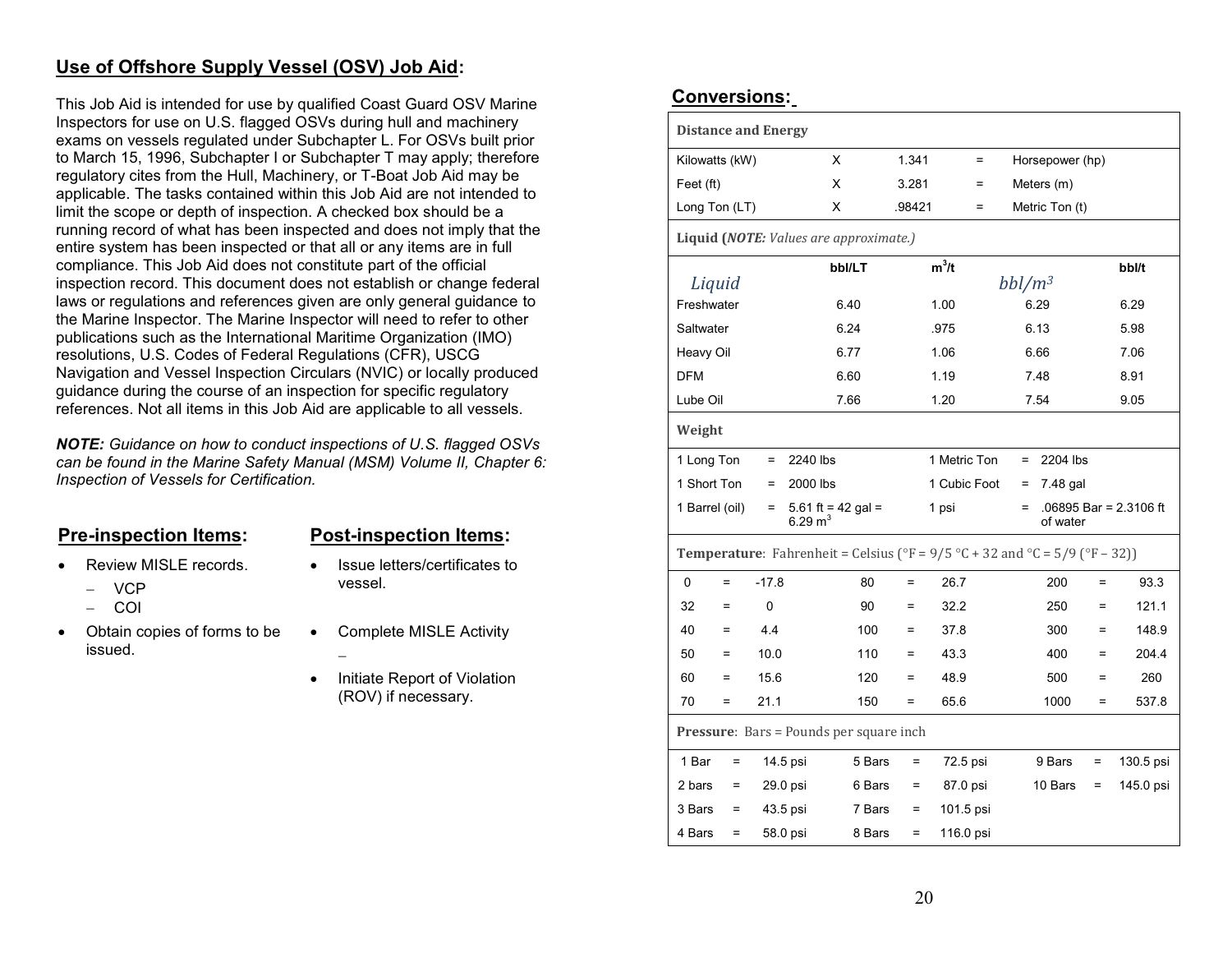## **Table of Contents:**

## **Deficiency Summary Worksheet:**

| Deficiency | Req't. Issued/Date<br>Completed |
|------------|---------------------------------|
|            |                                 |
|            |                                 |
|            |                                 |
|            |                                 |
|            |                                 |
|            |                                 |
|            |                                 |
|            |                                 |
|            |                                 |
|            |                                 |
|            |                                 |
|            |                                 |
|            |                                 |
|            |                                 |
|            |                                 |
|            |                                 |
|            |                                 |
|            |                                 |
|            |                                 |
|            |                                 |
|            |                                 |
|            |                                 |
|            |                                 |
|            |                                 |
|            |                                 |
|            |                                 |
|            |                                 |
|            |                                 |

#### **Administrative Items**

#### **Certificate of Inspection**

### **Drydock Examination**

### **Appendices**

| Recommended US Vessel Deficiency Procedures  18 |  |
|-------------------------------------------------|--|
|                                                 |  |
|                                                 |  |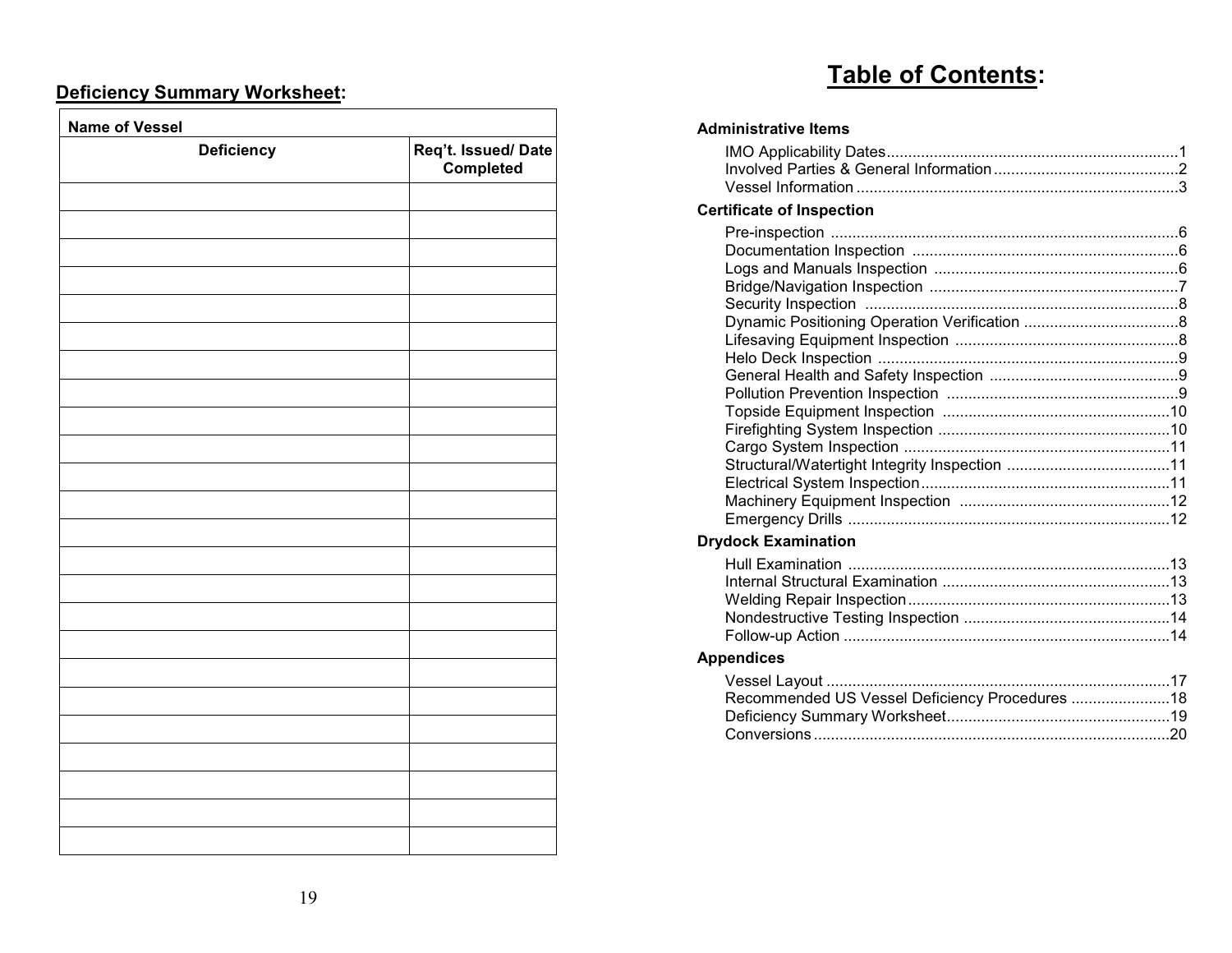## **IMO Applicability Dates:**

| <b>Reference</b>                                                | <b>Date</b>            |
|-----------------------------------------------------------------|------------------------|
| <b>SOLAS 1960</b>                                               | 26 MAY 65              |
| <b>SOLAS 1974</b>                                               | 25 MAY 80              |
| 1978 Protocol to SOLAS 1974                                     | 01 MAY 81              |
| 1981 Amendments (II-1 & II-2)                                   | 01 SEP 84<br>01 JUL 86 |
| 1983 Amendments (III)<br>Various additional amendments to SOLAS |                        |
|                                                                 |                        |
| MARPOL 73/78 Annex I                                            | 02 OCT 83              |
| MARPOL 73/78 Annex II                                           | 06 APR 87              |
| MARPOL 73/78 Annex III                                          | 01 JUL 92              |
| MARPOL 73/78 Annex V                                            | 31 DEC 88              |
| <b>IBC Code</b>                                                 | After 01 JUL 86        |
| <b>BCH Code</b>                                                 | Prior to 01 JUL 86     |
| COLREGS 1972                                                    | 15 JUL 77              |
| Various additional amendments to COLREGS                        |                        |
|                                                                 |                        |
| Load Line 1966                                                  | 21 JUL 68              |
|                                                                 |                        |
| <b>STCW 1978</b>                                                | 28 APR 84              |
| 1991 Amendments                                                 | 01 DEC 92              |
| 1994 Amendments<br>1995 Amendments                              | 01 JAN 96<br>01 FEB 97 |
|                                                                 |                        |

# Administrative Items **Recommended US Vessel Deficiency Procedures**:

| Step         | <b>Action</b>                                                                                                                                                                                                                                                                                                                                                                                                                                   |  |  |  |
|--------------|-------------------------------------------------------------------------------------------------------------------------------------------------------------------------------------------------------------------------------------------------------------------------------------------------------------------------------------------------------------------------------------------------------------------------------------------------|--|--|--|
| 1            | Identify deficiency.                                                                                                                                                                                                                                                                                                                                                                                                                            |  |  |  |
| $\mathbf{2}$ | Inform vessel representative.                                                                                                                                                                                                                                                                                                                                                                                                                   |  |  |  |
| 3            | Record on the Deficiency Summary Worksheet (next page).                                                                                                                                                                                                                                                                                                                                                                                         |  |  |  |
| 4            | If deficiency is corrected prior to end of inspection, go to Step 7.                                                                                                                                                                                                                                                                                                                                                                            |  |  |  |
| 5            | If deficiency is unable to be corrected prior to end of inspection,<br>issue CG-835 in accordance with table below.                                                                                                                                                                                                                                                                                                                             |  |  |  |
|              | <b>THEN issue CG-835:</b><br>IF deficiency:                                                                                                                                                                                                                                                                                                                                                                                                     |  |  |  |
|              | Does NOT immediately<br>That provides a specific<br>impact crew/passenger<br>time for correcting<br>safety, hull seaworthiness,<br>deficiency, e.g.,<br>or the environment, e.g.,<br>· "X" number of days<br>• At next drydock<br>• Missing placards<br>· Non-metallic expansion joints if<br>more than 10 years in service                                                                                                                     |  |  |  |
|              | Allows vessel operations to<br>That restricts operation of<br>be MODIFIED to meet less<br>vessel to meet current<br>stringent requirements, e.g.,<br>vessel conditions, e.g.,<br>• Expired international certificates<br>• Reduced route<br>• Automation defect<br>• Increased crew<br>• Insufficient lifesaving equipment<br>• Fewer offshore workers                                                                                          |  |  |  |
|              | DOES immediately impact<br>That requires the<br>crew/passenger safety, hull<br>deficiency to be corrected<br>seaworthiness, or the<br>prior to operating vessel<br>environment, and cannot be<br>("NO SAIL" item), e.g.,<br>modified to meet less<br>• Prior to carrying offshore<br>stringent requirements, e.g.,<br>workers<br>• Prior to carrying cargo<br>· Missing or defective firefighting<br>equipment<br>• Structural defect or damage |  |  |  |
| 6            | Enter CG-835 data in MISLE.                                                                                                                                                                                                                                                                                                                                                                                                                     |  |  |  |
| 7            | Initiate Report of Violation (ROV) if necessary.                                                                                                                                                                                                                                                                                                                                                                                                |  |  |  |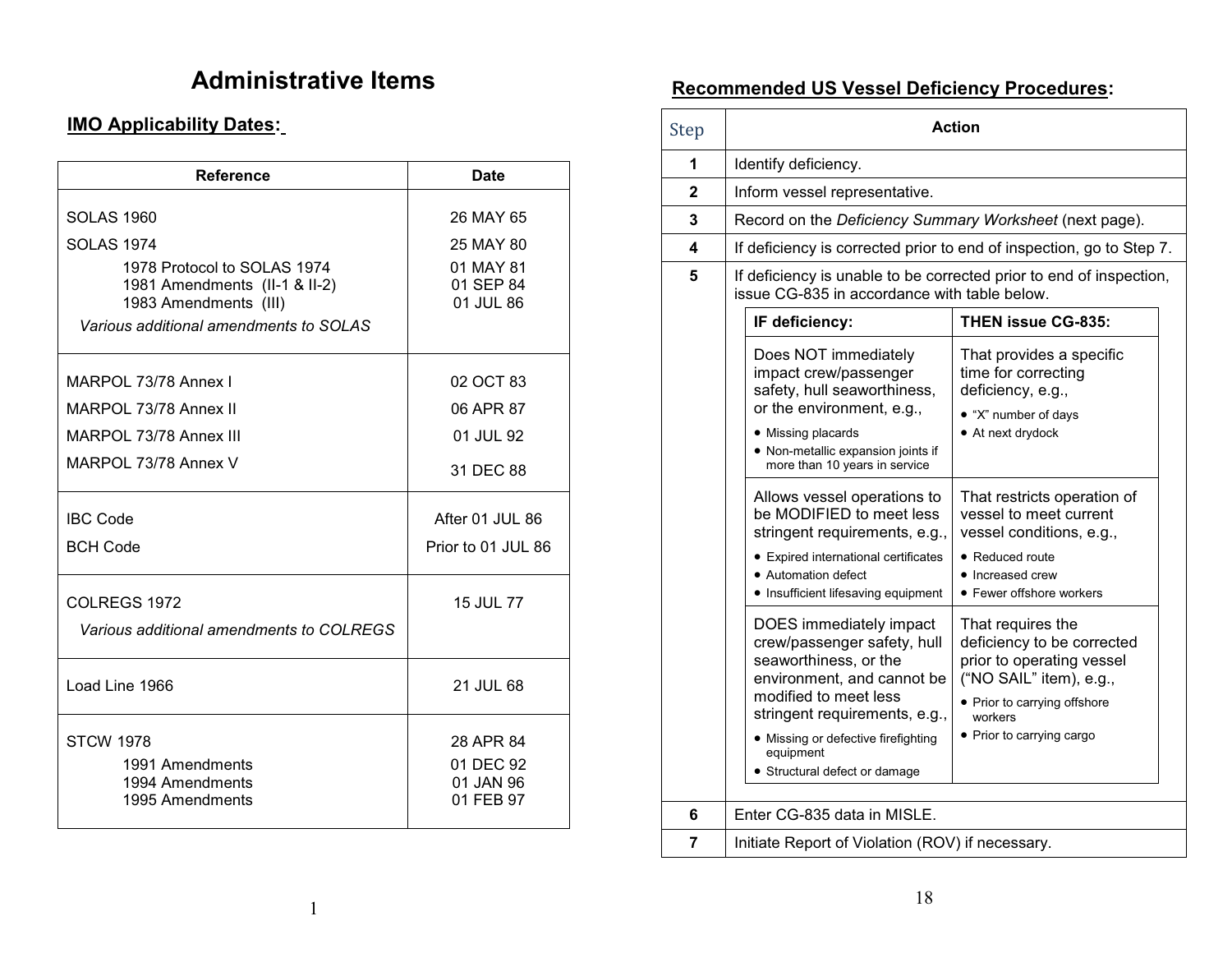

# **Appendices Involved Parties & General Information:**

| Vessel's Representatives                        |  |
|-------------------------------------------------|--|
|                                                 |  |
|                                                 |  |
|                                                 |  |
| <b>Phone Numbers</b>                            |  |
|                                                 |  |
| Owner                                           |  |
|                                                 |  |
|                                                 |  |
|                                                 |  |
| □ No Change                                     |  |
|                                                 |  |
| Operator-Listed on DOC (if applicable), or COFR |  |
|                                                 |  |
|                                                 |  |
|                                                 |  |
| □ No Change                                     |  |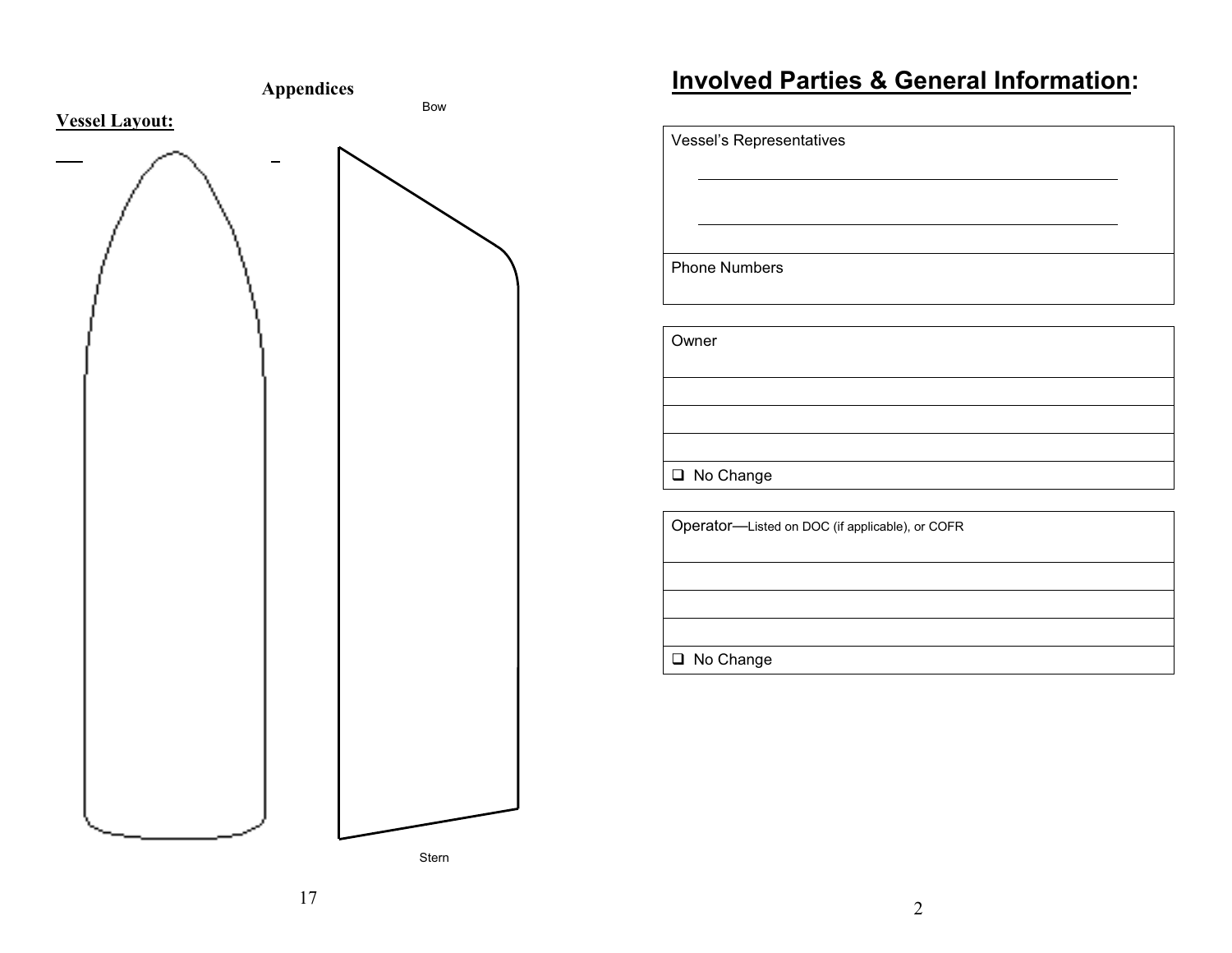# **Vessel Information:**

| <b>Classification Society</b>                                                                                                                                   |                             |                         |  |
|-----------------------------------------------------------------------------------------------------------------------------------------------------------------|-----------------------------|-------------------------|--|
| ISM Issuer: Same as above?                                                                                                                                      |                             |                         |  |
| $\square$ Yes $\square$<br>$\Box$ No If not the same, which<br>Recognized Organization?                                                                         |                             |                         |  |
| <b>NOTE:</b> The period of validity for ISM documents should correspond to the following list.<br>If they do NOT, ISM documents should be further investigated. |                             |                         |  |
| 5 years = Full term (SMS and DOC)                                                                                                                               | 12 months = Interim (DOC)   |                         |  |
| $6$ months = Interim (SMC)                                                                                                                                      | 5 months = Short term (SMC) |                         |  |
| Gross Tons                                                                                                                                                      |                             | $\Box$ No Change<br>VCP |  |
| Net Tons                                                                                                                                                        |                             | No Change<br>VCP        |  |
| Built Date (use delivery date)                                                                                                                                  | ப                           | No Change<br>VCP        |  |
| Overall Length (in feet)                                                                                                                                        | VCP                         | $\Box$ No Change        |  |

NOTES: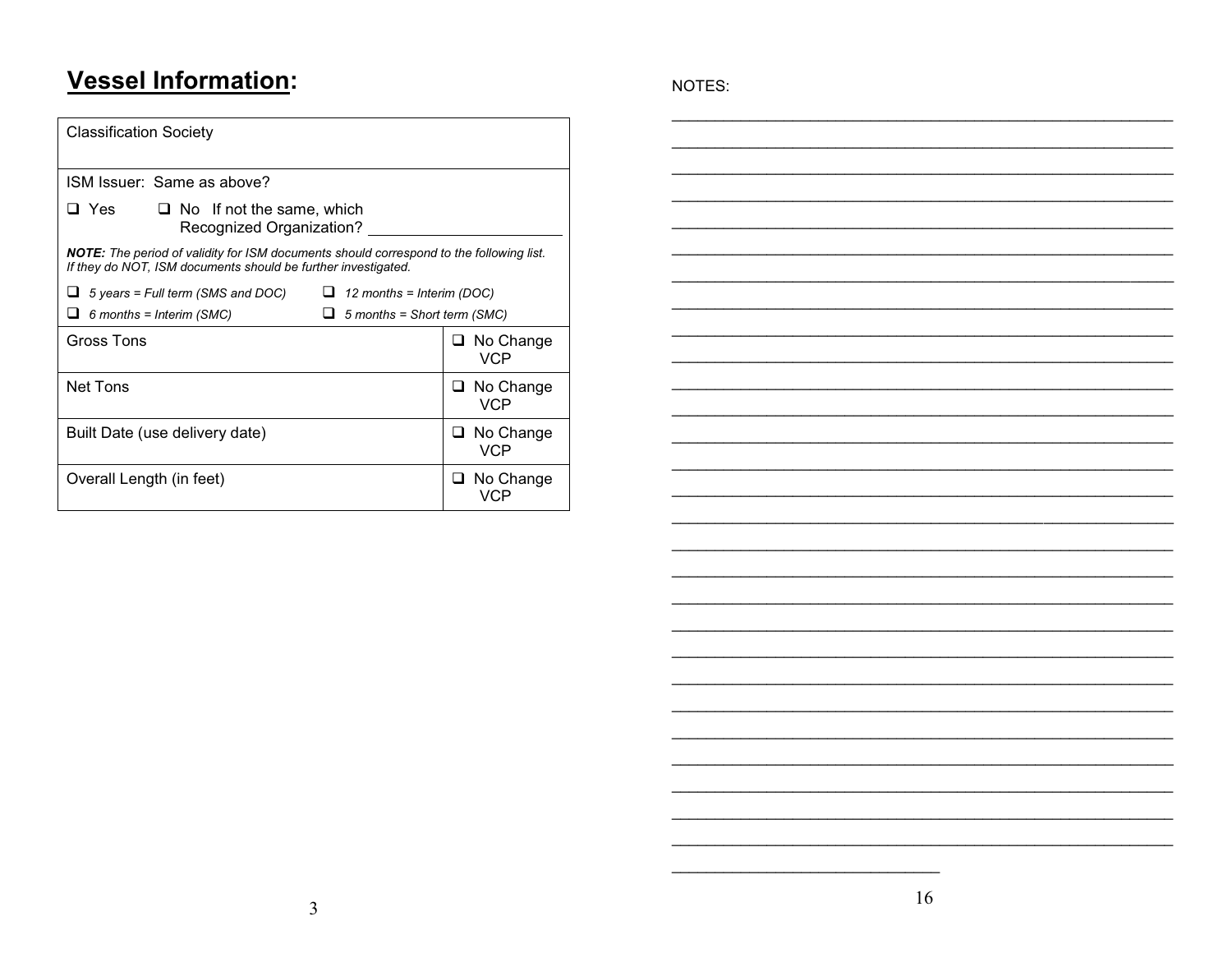|        | 161. Verify deficiency corrections               | <b>MSM II/A2.C.4</b> |
|--------|--------------------------------------------------|----------------------|
|        | 162. Ensure completion of drydock<br>examination | MSM Vol. II          |
| NOTES: |                                                  |                      |
|        |                                                  |                      |
|        |                                                  |                      |
|        |                                                  |                      |
|        |                                                  |                      |
|        |                                                  |                      |
|        |                                                  |                      |
|        |                                                  |                      |
|        |                                                  |                      |
|        |                                                  |                      |
|        |                                                  |                      |
|        |                                                  |                      |
|        |                                                  |                      |
|        |                                                  |                      |
|        |                                                  |                      |
|        |                                                  |                      |
|        |                                                  |                      |
|        |                                                  |                      |
|        |                                                  |                      |
|        |                                                  |                      |

# **Section 2: Certificates and Documents**

| Name of Certificate                                              | Agency<br>Issuing | # ם | Issued<br>Port | Issue<br>Date | Exp.<br>Date | Endorse<br>Date |
|------------------------------------------------------------------|-------------------|-----|----------------|---------------|--------------|-----------------|
| Certificate of Documentation<br>O No Change                      | USCG              |     |                |               |              |                 |
| <b>Classification Document</b><br>O No Change                    |                   |     |                |               |              |                 |
| Certificate of Financial<br>Responsibility (COFR)<br>O No Change | USCG              |     |                |               |              |                 |
| Safety Construction (SLC)<br>O No Change                         |                   |     |                |               |              |                 |
| Safety Equipment (SLE)<br>O No Change                            | USCG              |     |                |               |              |                 |
| Safety Radio (SLT)<br>O No Change                                |                   |     |                |               |              |                 |
| Passenger Ship Safety (PSS)<br>O No Change                       | USCG              |     |                |               |              |                 |
| International Load Line (ILL)<br>O No Change                     |                   |     |                |               |              |                 |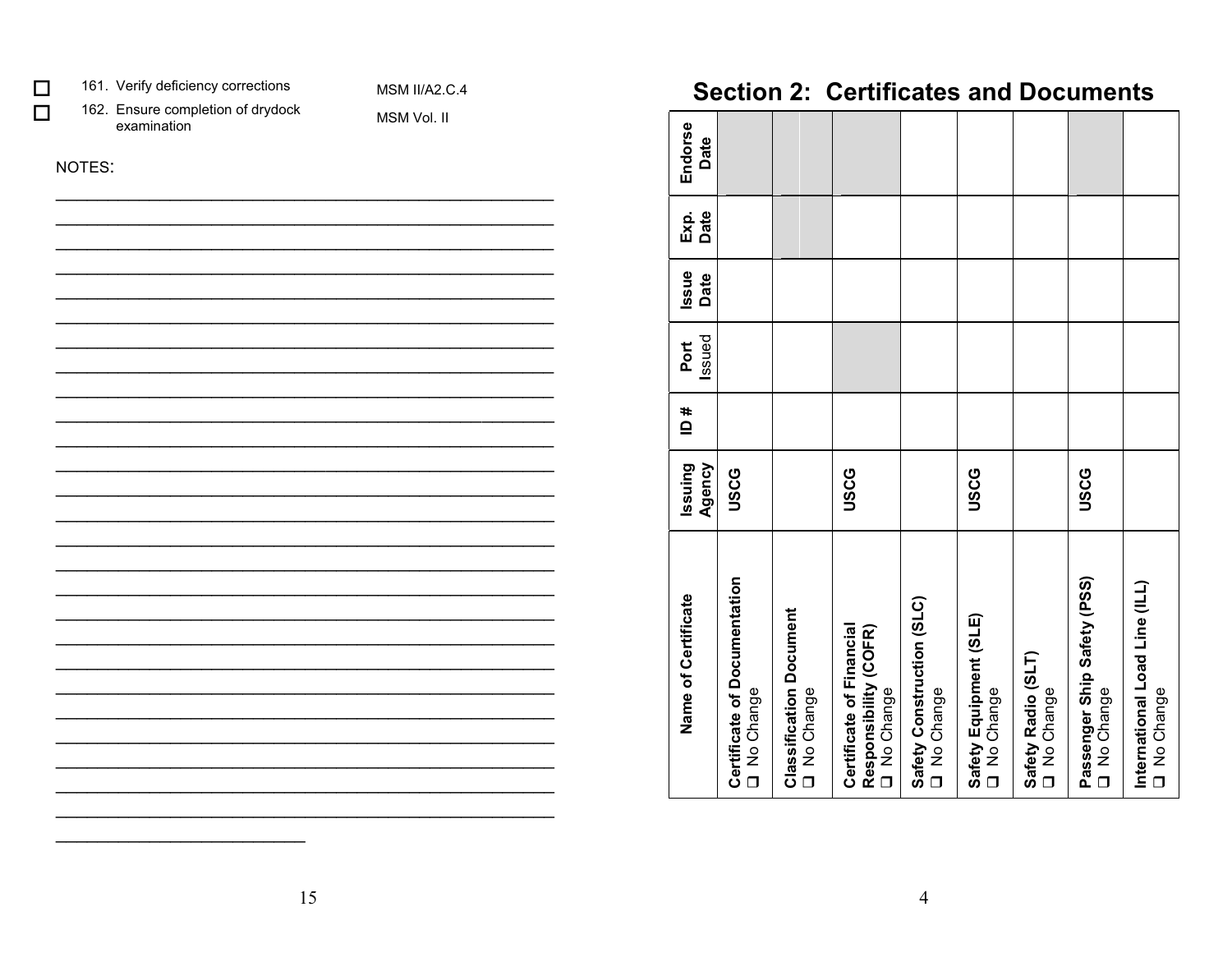| Name of Certificate                                             | Agency<br>Issuing | # Ql | Issued<br>Port | Issue<br>Date | Date<br>Exp. | Endorse<br>Date |
|-----------------------------------------------------------------|-------------------|------|----------------|---------------|--------------|-----------------|
| International Oil Pollution<br>Prevention (IOPP)<br>O No Change |                   |      |                |               |              |                 |
| International Tonnage (ITC)<br>No Change                        |                   |      |                |               |              |                 |
| Safety Management (SMC)<br>O No Change                          |                   |      |                |               |              |                 |
| Document of Compliance (DOC)<br>O No Change                     |                   |      |                |               |              |                 |
| <b>FCC Station License</b><br>O No Change                       | FCC               |      |                |               |              |                 |
| FCC Safety Certificate<br>O No Change                           | CC<br>FC          |      |                |               |              |                 |
| <b>FCC Operations Permit</b><br>O No Change                     | FCC               |      |                |               |              |                 |
| FCC marine Radio Operator Permit<br>O No Change                 | FCC               |      |                |               |              |                 |

| <b>Tasks</b> |                                                                                                                                                                                                                                 | References                                                                                          |
|--------------|---------------------------------------------------------------------------------------------------------------------------------------------------------------------------------------------------------------------------------|-----------------------------------------------------------------------------------------------------|
|              | 148. Inspect fit-up for proper gap and<br>alignment<br>149. Inspect back gouge of the root pass for                                                                                                                             | 46 CFR 127.210<br><b>ABS Rules 2-4-1/3</b><br>46 CFR 127.210                                        |
|              | cleanliness and defects<br>150. Inspect welds for defects                                                                                                                                                                       | ABS 2-4-1/5.9<br>46 CFR 127.210<br>ABS 2-4-1/5.15.1                                                 |
|              | <b>Nondestructive Testing Inspection</b>                                                                                                                                                                                        |                                                                                                     |
| ΙI           | 151. Verify suspected surface(s) for<br>satisfactory condition by<br>nondestructive testing (NDT) using the                                                                                                                     | 46 CFR 127.210<br>ABS 2-4-1/5.17                                                                    |
|              | liquid (dye) penetrant method<br>152. Verify suspected surface for<br>satisfactory condition by                                                                                                                                 | 46 CFR 127.210                                                                                      |
|              | nondestructive testing (NDT) using the<br>magnetic particle method<br>153. Verify suspected surface for<br>satisfactory condition by                                                                                            | ABS 2-4-1/5.17<br>46 CFR 127.210                                                                    |
|              | nondestructive testing (NDT) using the<br>radiography (gamma rays or x-rays)<br>method<br>154. Verify suspected surface(s) for                                                                                                  | ABS 2-4-1/5.17                                                                                      |
|              | satisfactory condition by<br>nondestructive testing (NDT) using the<br>ultrasonic method                                                                                                                                        | 46 CFR 127.210<br>ABS 2-4-1/5.17                                                                    |
|              | 155. Verify satisfactory condition of piping<br>installation by nondestructive testing<br>(NDT) using the hydro-static method                                                                                                   | 46 CFR 128.110(a)<br>46 CFR 56.97-30(e)                                                             |
|              | 156. Verify structural adequacy of the<br>design and tightness of boundary<br>welds, erection joints, and penetrations<br>required to be watertight by<br>nondestructive testing (NDT) using the<br>pneumatic (air test) method | 46 CFR 127.210<br>ABS 3-7-1/5.5                                                                     |
|              | <b>Follow Up Action</b>                                                                                                                                                                                                         |                                                                                                     |
|              | 157. Verify vessel compliance with the ISM<br>Code<br>158. Issue deficiencies                                                                                                                                                   | 33 CFR 96.250<br>SOLAS Reg IX/3.2<br>46 USC 3313(b)                                                 |
| ΙI           | 159. Endorse vessel's certificates (if<br>applicable)<br>160. Complete MISLE Activity                                                                                                                                           | MSM II/A2.C.4.b<br>46 CFR 126.510(a)(2)<br>SOLAS Reg I/14(i)(ii)<br>MSM I/12.G.2.a<br>MPS-PR-SEC-05 |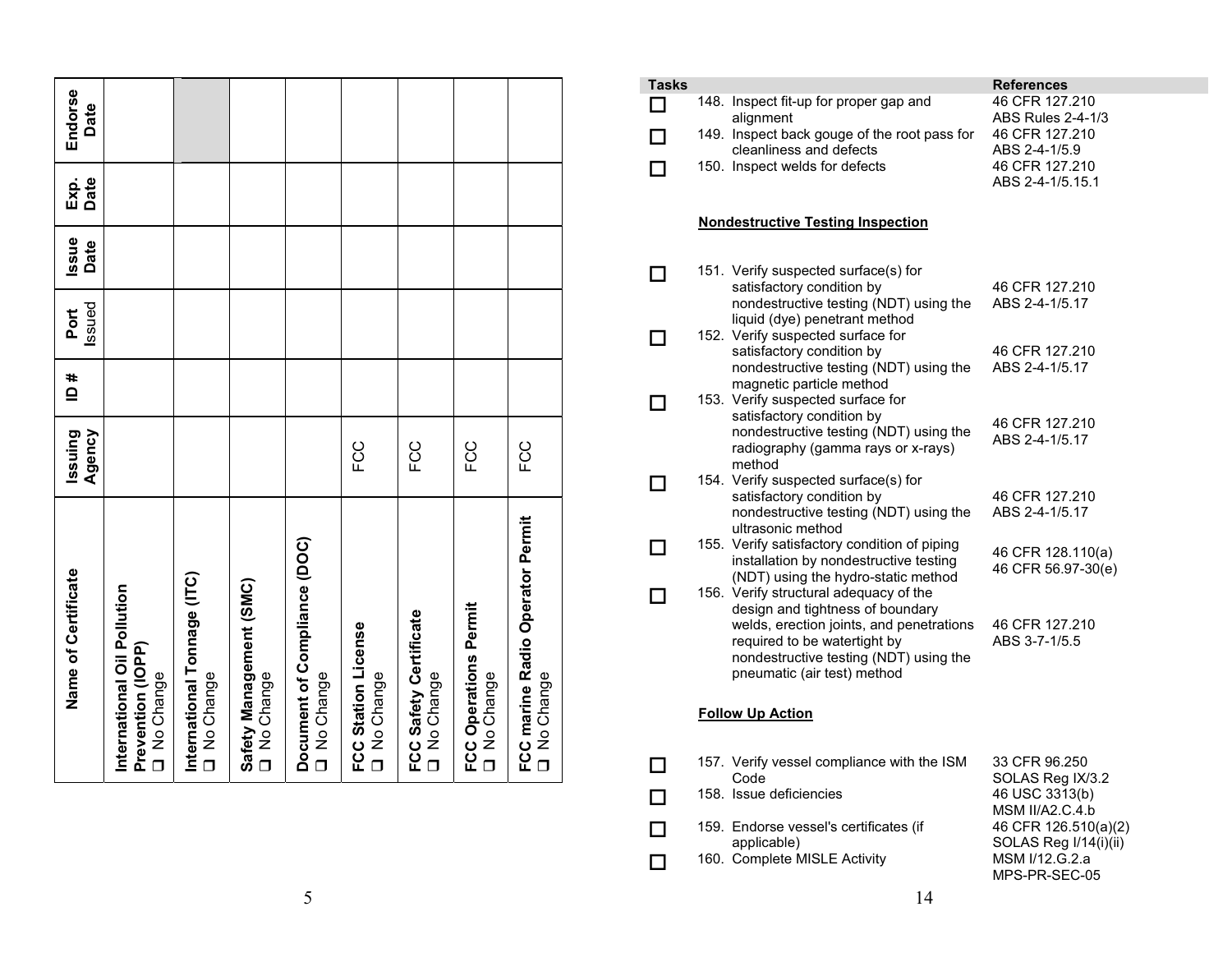<span id="page-8-0"></span>

| <b>Tasks</b> |                                                                                         | <b>References</b>                                                                  | <b>Tasks</b> |     |                                                                                          | <b>References</b>                                                        |
|--------------|-----------------------------------------------------------------------------------------|------------------------------------------------------------------------------------|--------------|-----|------------------------------------------------------------------------------------------|--------------------------------------------------------------------------|
|              | <b>Drydock Examination</b>                                                              |                                                                                    |              |     | <b>Pre-inspection</b>                                                                    |                                                                          |
|              | <b>Hull Examination</b>                                                                 |                                                                                    | $\Box$       | 1.  | Research vessel details in MISLE<br>(Marine Information for Safety and Law               | MSM I/12.G.5                                                             |
| □            | 132. Inspect hull for satisfactory condition                                            | 46 CFR 126.140(a)<br>46 CFR 125.140 $\rightarrow$ 42.09-30                         | □            | 2.  | Enforcement) information system<br>Coordinate inspection with vessel's<br>representative | MPS-PR-SEC-01                                                            |
| □            | 133. Inspect hull markings for proper<br>conditions (i.e. loadline, draft marks,<br>etc | 46 CFR 131.210 - .230<br>46 CFR 67.120 & 69.177                                    | $\Box$       | 3.  | Schedule vessel inspection activity in<br>MISLE (Marine Information for Safety           | MPS-PR-SEC-04                                                            |
| □            | 134. Inspect main propulsion system<br>propeller(s)                                     | 46 CFR 126.470<br>46 CFR 61.20-5(a)                                                |              |     | and Law Enforcement) information<br>system                                               | <b>MSM I/12.F</b>                                                        |
| □            | 135. Inspect tailshaft(s) and stern bearing(s)                                          | 46 CFR 126.470 $\rightarrow$ 61.20-17<br>46 CFR 58.01-5 $\rightarrow$ ABS 7-2-1/13 | $\Box$       | 4.  | Conduct meeting with vessel's<br>representative to discuss scope of the                  | MPS-PR-SEC-04                                                            |
| □            | 136. Inspect the rudder installation                                                    | 46 CFR 128.110 $\rightarrow$ 58.01-5<br>ABS 3-2-14/1                               |              |     | inspection                                                                               |                                                                          |
| □            | 137. Inspect hull appendages                                                            | 46 CFR 126.470 $\rightarrow$ 58.01-5<br>ABS 7-4-1/1                                |              |     | <b>Documentation Inspection</b>                                                          |                                                                          |
| $\Box$       | 138. Inspect anchor chain(s)                                                            | 46 CFR 130.240<br>ABS 2-2-2/21                                                     | $\Box$       | 5.  | Review Certificate of Inspection (COI)                                                   | 46 CFR 126.240                                                           |
| □            | 139. Inspect sea valve(s)                                                               | 46 CFR 126.470<br>46 CFR 61.20-5(b)                                                | $\Box$       | 6.  | Review international convention                                                          | 46 CFR 2.01-25                                                           |
| $\Box$       | 140. Inspect non-propulsion thruster(s)                                                 | 46 CFR 128.110 $\rightarrow$ 58.01-5<br>ABS 7-4-1/1 & 7-9-6/13                     | $\Box$       | 7.  | certificates<br>Review documentation to ensure FCC                                       | SOLAS Annex 1<br>46 CFR 130.210                                          |
| $\Box$       | 141. Verify if vessel qualifies to participate<br>in the CG's underwater survey         | 46 CFR 126.140(f)<br><b>NVIC 01-89</b>                                             | $\Box$       | 8.  | compliance<br>Examine stability letter, book, and<br>loading criteria                    | 47 CFR 80.155, .1005, & .1067<br>46 CFR 127.230<br>46 CFR 170.110 & .120 |
| □            | program (UWILD)<br>142. Inspect hull for defects during an                              | 46 CFR 126.140(f)                                                                  | $\Box$       | 9.  | Review crews' credentials                                                                | 46 CFR 131.920<br>46 CFR 15.515                                          |
|              | underwater survey                                                                       | NVIC 01-89 Encl.1/2.a                                                              | $\Box$       | 10. | Verify compliance of drug and alcohol<br>program                                         | 46 CFR 16.401                                                            |
|              | <b>Internal Structural Examination</b>                                                  |                                                                                    | $\Box$       |     | 11. Examine maintenance and service<br>records (liferafts and firefighting)              | 46 CFR 132.350<br>SOLAS Reg II-2/14.2                                    |
| □            | 143. Verify confined spaces are safe for                                                | 29 CFR 1915.12(f)                                                                  | $\Box$       |     | 12. Verify compliance with NLS carriage<br>requirements                                  | 46 CFR 125.120(c)<br>33 CFR 151.30 $\rightarrow$ .33-.37                 |
| □            | entry<br>144. Inspect vessel's internal structures                                      | CIM 5100.47/6.G.9.c<br>46 CFR 126.140(c)                                           | $\Box$       | 13. | Verify compliance with anti-fouling<br>system (AFS) convention                           | 33 USC 3821<br>AFS Reg 2                                                 |
|              |                                                                                         | 46 CFR 125.140 $\rightarrow$ 42.09-30                                              |              |     |                                                                                          |                                                                          |
|              | <b>Welding Repair Inspection</b>                                                        |                                                                                    |              |     | <b>Logs and Manuals Inspection</b>                                                       |                                                                          |
|              | 145. Evaluate structural repair proposals for 46 CFR 125.140 → 42.09-45                 |                                                                                    | $\Box$       |     | 14. Verify compliance with STCW<br>standards regarding watchkeeping                      | 46 CFR 11.202<br>STCW Code Section A-VIII/1 & 2                          |
|              | compliance with minimum standards                                                       | 46 CFR 127.210 $\rightarrow$ ABS 7-A-<br>4/17                                      | □            | 15. | Review vessel's logbook                                                                  | 46 CFR 131.620(b)<br>33 CFR 164.25                                       |
| $\Box$       | 146. Verify that the welding procedure<br>qualification record(s) (PQR) can             | 46 CFR 128.110(a)                                                                  | □            | 16. | Review radio logs                                                                        | 46 CFR 130.210<br>47 CFR 80.409(f)                                       |
| □            | support the intended welding process<br>147. Verify that the welder is qualified to     | 46 CFR 57.02-2(a)(1)<br>46 CFR 128.110(a)                                          | $\Box$       | 17. | Review lifesaving equipment<br>maintenance record                                        | 46 CFR 131.580<br>46 CFR 131.545                                         |
|              | perform the repair work<br>12                                                           | 46 CFR 57.02-2(a)(1)                                                               |              |     |                                                                                          |                                                                          |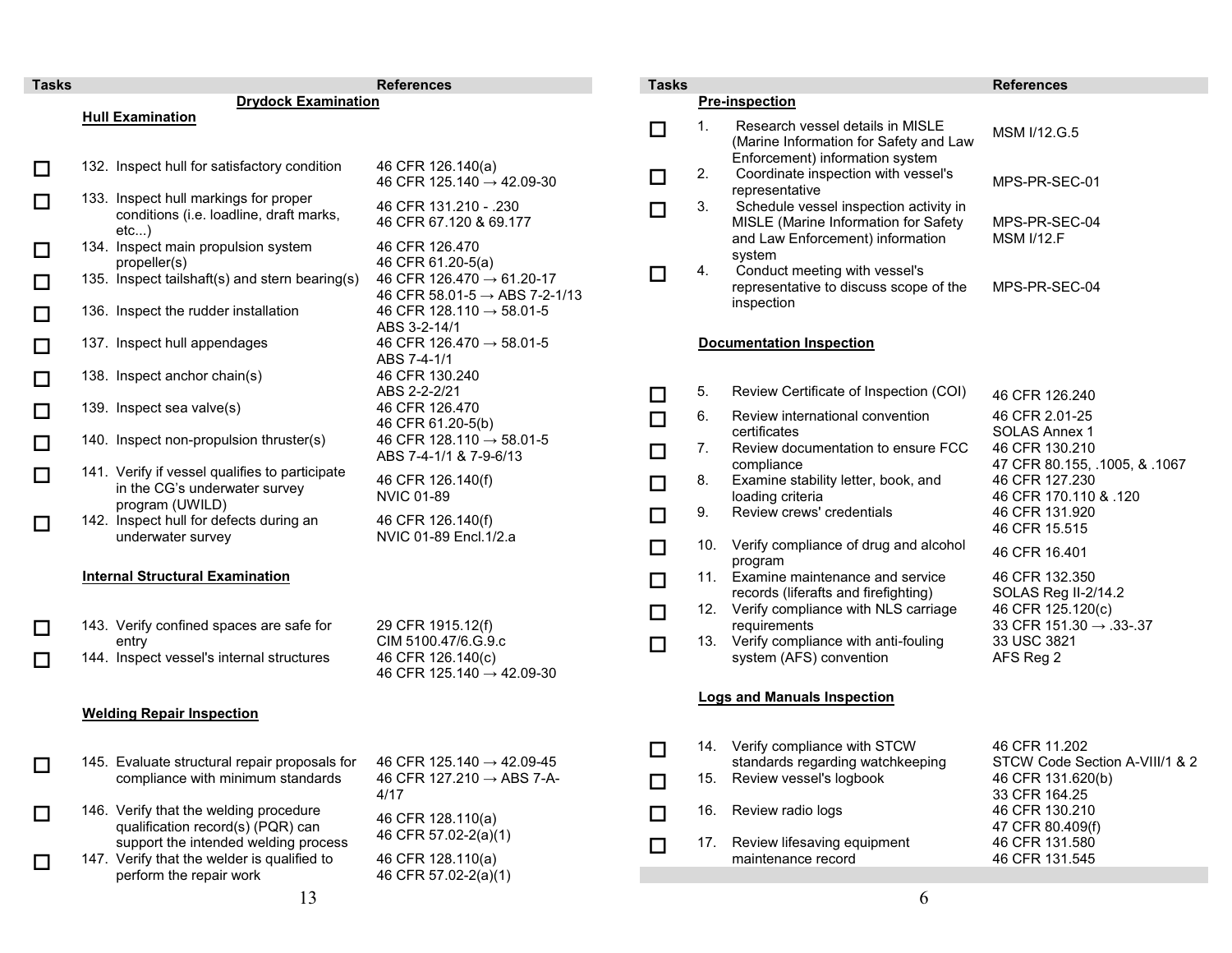<span id="page-9-0"></span>

| 18.<br>Review abandon ship and fire fighting<br>46 CFR 131.530<br>SOLAS Reg II-2/15.2.3<br>training manual<br>19.<br>Review cargo securing manual<br>46 CFR 127.230<br>46 CFR 170.110<br>20.<br>33 CFR 151.55<br>Review refuse (garbage) logs and<br>waste management plan<br>MARPOL Reg V/9<br>21.<br>Review Oil Record Book (ORB)<br>46 CFR 131.935<br>33 CFR 151.25(h)<br>22.<br>Review Shipboard Oil Pollution<br>46 CFR 131.935<br>Emergency Plan (SOPEP)<br>33 CFR 151.09<br>23.<br>Review Non-Tank Vessel Response<br>46 CFR 131.935<br>33 USC 1321(a)(26)<br>Plan (NTVRP)<br>46 CFR 131.935<br>24.<br>transfer procedures<br>Verify<br>33 CFR 155.720<br>46 CFR 130.400<br>25.<br>Review automation test procedures<br>46 CFR 127.110(f)<br><b>Bridge/Navigation Inspection</b><br>Verify proper operations of internal<br>46 CFR 129.110<br>26.<br>communication and control systems<br>46 CFR 113.35<br>27.<br>ect radar(s)<br>46 CFR 130.310<br>Insp<br><b>Operation Manual</b><br>28.<br>nspect compass<br>46 CFR 130.340<br>29.<br>ect required depth<br>33 CFR 164.35(h)<br>SOLAS Reg V/19.2.3.1<br>Inspounding/recording equipment<br>30.<br>Inspect the electronic position-fixing<br>46 CFR 130.320<br>device (satellite navigation (GPS)<br>33 CFR 164.41(a)<br>receiver)<br>31.<br>Verify operation of Automated<br>33 CFR 164.46<br>Identification System (AIS)<br>SOLAS Reg V/19.2.4.5<br>32.<br>Verify Long Range Identification and<br>33 CFR 169.240<br>Tracking Information (LRIT)<br>SOLAS Reg V/19-1.4.1<br>33.<br>Inspect Global Maritime Distress and<br>46 CFR 130.210<br>Safety System (GMDSS) equipment<br>47 CFR 80.1067<br>34.<br>Verify compliance with the Bridge-to-<br>46 CFR 130.210<br>47 CFR 80.1003<br>Bridge Act<br>Verify helm controls at Operating<br>46 CFR 130.110<br>35.<br>Station<br>46 CFR 130.440<br>36.<br>Inspect navigation & signaling lights &<br>46 CFR 129.430<br>dayshapes<br>46 CFR 129.110<br>37.<br>Inspect sound signaling devices<br>33 CFR 83.33<br>(whistle, bell, gong)<br>COLREG Rule 33<br>38.<br>Verify navigational publications and<br>46 CFR 130.330(a) | <b>Tasks</b> |  | <b>References</b> |
|------------------------------------------------------------------------------------------------------------------------------------------------------------------------------------------------------------------------------------------------------------------------------------------------------------------------------------------------------------------------------------------------------------------------------------------------------------------------------------------------------------------------------------------------------------------------------------------------------------------------------------------------------------------------------------------------------------------------------------------------------------------------------------------------------------------------------------------------------------------------------------------------------------------------------------------------------------------------------------------------------------------------------------------------------------------------------------------------------------------------------------------------------------------------------------------------------------------------------------------------------------------------------------------------------------------------------------------------------------------------------------------------------------------------------------------------------------------------------------------------------------------------------------------------------------------------------------------------------------------------------------------------------------------------------------------------------------------------------------------------------------------------------------------------------------------------------------------------------------------------------------------------------------------------------------------------------------------------------------------------------------------------------------------------------------------------------------------------------------------------------------|--------------|--|-------------------|
|                                                                                                                                                                                                                                                                                                                                                                                                                                                                                                                                                                                                                                                                                                                                                                                                                                                                                                                                                                                                                                                                                                                                                                                                                                                                                                                                                                                                                                                                                                                                                                                                                                                                                                                                                                                                                                                                                                                                                                                                                                                                                                                                    |              |  |                   |
|                                                                                                                                                                                                                                                                                                                                                                                                                                                                                                                                                                                                                                                                                                                                                                                                                                                                                                                                                                                                                                                                                                                                                                                                                                                                                                                                                                                                                                                                                                                                                                                                                                                                                                                                                                                                                                                                                                                                                                                                                                                                                                                                    |              |  |                   |
|                                                                                                                                                                                                                                                                                                                                                                                                                                                                                                                                                                                                                                                                                                                                                                                                                                                                                                                                                                                                                                                                                                                                                                                                                                                                                                                                                                                                                                                                                                                                                                                                                                                                                                                                                                                                                                                                                                                                                                                                                                                                                                                                    |              |  |                   |
|                                                                                                                                                                                                                                                                                                                                                                                                                                                                                                                                                                                                                                                                                                                                                                                                                                                                                                                                                                                                                                                                                                                                                                                                                                                                                                                                                                                                                                                                                                                                                                                                                                                                                                                                                                                                                                                                                                                                                                                                                                                                                                                                    |              |  |                   |
|                                                                                                                                                                                                                                                                                                                                                                                                                                                                                                                                                                                                                                                                                                                                                                                                                                                                                                                                                                                                                                                                                                                                                                                                                                                                                                                                                                                                                                                                                                                                                                                                                                                                                                                                                                                                                                                                                                                                                                                                                                                                                                                                    |              |  |                   |
|                                                                                                                                                                                                                                                                                                                                                                                                                                                                                                                                                                                                                                                                                                                                                                                                                                                                                                                                                                                                                                                                                                                                                                                                                                                                                                                                                                                                                                                                                                                                                                                                                                                                                                                                                                                                                                                                                                                                                                                                                                                                                                                                    |              |  |                   |
|                                                                                                                                                                                                                                                                                                                                                                                                                                                                                                                                                                                                                                                                                                                                                                                                                                                                                                                                                                                                                                                                                                                                                                                                                                                                                                                                                                                                                                                                                                                                                                                                                                                                                                                                                                                                                                                                                                                                                                                                                                                                                                                                    |              |  |                   |
|                                                                                                                                                                                                                                                                                                                                                                                                                                                                                                                                                                                                                                                                                                                                                                                                                                                                                                                                                                                                                                                                                                                                                                                                                                                                                                                                                                                                                                                                                                                                                                                                                                                                                                                                                                                                                                                                                                                                                                                                                                                                                                                                    |              |  |                   |
|                                                                                                                                                                                                                                                                                                                                                                                                                                                                                                                                                                                                                                                                                                                                                                                                                                                                                                                                                                                                                                                                                                                                                                                                                                                                                                                                                                                                                                                                                                                                                                                                                                                                                                                                                                                                                                                                                                                                                                                                                                                                                                                                    |              |  |                   |
|                                                                                                                                                                                                                                                                                                                                                                                                                                                                                                                                                                                                                                                                                                                                                                                                                                                                                                                                                                                                                                                                                                                                                                                                                                                                                                                                                                                                                                                                                                                                                                                                                                                                                                                                                                                                                                                                                                                                                                                                                                                                                                                                    |              |  |                   |
|                                                                                                                                                                                                                                                                                                                                                                                                                                                                                                                                                                                                                                                                                                                                                                                                                                                                                                                                                                                                                                                                                                                                                                                                                                                                                                                                                                                                                                                                                                                                                                                                                                                                                                                                                                                                                                                                                                                                                                                                                                                                                                                                    |              |  |                   |
|                                                                                                                                                                                                                                                                                                                                                                                                                                                                                                                                                                                                                                                                                                                                                                                                                                                                                                                                                                                                                                                                                                                                                                                                                                                                                                                                                                                                                                                                                                                                                                                                                                                                                                                                                                                                                                                                                                                                                                                                                                                                                                                                    |              |  |                   |
|                                                                                                                                                                                                                                                                                                                                                                                                                                                                                                                                                                                                                                                                                                                                                                                                                                                                                                                                                                                                                                                                                                                                                                                                                                                                                                                                                                                                                                                                                                                                                                                                                                                                                                                                                                                                                                                                                                                                                                                                                                                                                                                                    |              |  |                   |
|                                                                                                                                                                                                                                                                                                                                                                                                                                                                                                                                                                                                                                                                                                                                                                                                                                                                                                                                                                                                                                                                                                                                                                                                                                                                                                                                                                                                                                                                                                                                                                                                                                                                                                                                                                                                                                                                                                                                                                                                                                                                                                                                    |              |  |                   |
|                                                                                                                                                                                                                                                                                                                                                                                                                                                                                                                                                                                                                                                                                                                                                                                                                                                                                                                                                                                                                                                                                                                                                                                                                                                                                                                                                                                                                                                                                                                                                                                                                                                                                                                                                                                                                                                                                                                                                                                                                                                                                                                                    |              |  |                   |
|                                                                                                                                                                                                                                                                                                                                                                                                                                                                                                                                                                                                                                                                                                                                                                                                                                                                                                                                                                                                                                                                                                                                                                                                                                                                                                                                                                                                                                                                                                                                                                                                                                                                                                                                                                                                                                                                                                                                                                                                                                                                                                                                    |              |  |                   |
|                                                                                                                                                                                                                                                                                                                                                                                                                                                                                                                                                                                                                                                                                                                                                                                                                                                                                                                                                                                                                                                                                                                                                                                                                                                                                                                                                                                                                                                                                                                                                                                                                                                                                                                                                                                                                                                                                                                                                                                                                                                                                                                                    |              |  |                   |
|                                                                                                                                                                                                                                                                                                                                                                                                                                                                                                                                                                                                                                                                                                                                                                                                                                                                                                                                                                                                                                                                                                                                                                                                                                                                                                                                                                                                                                                                                                                                                                                                                                                                                                                                                                                                                                                                                                                                                                                                                                                                                                                                    |              |  |                   |
|                                                                                                                                                                                                                                                                                                                                                                                                                                                                                                                                                                                                                                                                                                                                                                                                                                                                                                                                                                                                                                                                                                                                                                                                                                                                                                                                                                                                                                                                                                                                                                                                                                                                                                                                                                                                                                                                                                                                                                                                                                                                                                                                    |              |  |                   |
|                                                                                                                                                                                                                                                                                                                                                                                                                                                                                                                                                                                                                                                                                                                                                                                                                                                                                                                                                                                                                                                                                                                                                                                                                                                                                                                                                                                                                                                                                                                                                                                                                                                                                                                                                                                                                                                                                                                                                                                                                                                                                                                                    |              |  |                   |
|                                                                                                                                                                                                                                                                                                                                                                                                                                                                                                                                                                                                                                                                                                                                                                                                                                                                                                                                                                                                                                                                                                                                                                                                                                                                                                                                                                                                                                                                                                                                                                                                                                                                                                                                                                                                                                                                                                                                                                                                                                                                                                                                    |              |  |                   |
|                                                                                                                                                                                                                                                                                                                                                                                                                                                                                                                                                                                                                                                                                                                                                                                                                                                                                                                                                                                                                                                                                                                                                                                                                                                                                                                                                                                                                                                                                                                                                                                                                                                                                                                                                                                                                                                                                                                                                                                                                                                                                                                                    |              |  |                   |
|                                                                                                                                                                                                                                                                                                                                                                                                                                                                                                                                                                                                                                                                                                                                                                                                                                                                                                                                                                                                                                                                                                                                                                                                                                                                                                                                                                                                                                                                                                                                                                                                                                                                                                                                                                                                                                                                                                                                                                                                                                                                                                                                    |              |  |                   |
|                                                                                                                                                                                                                                                                                                                                                                                                                                                                                                                                                                                                                                                                                                                                                                                                                                                                                                                                                                                                                                                                                                                                                                                                                                                                                                                                                                                                                                                                                                                                                                                                                                                                                                                                                                                                                                                                                                                                                                                                                                                                                                                                    |              |  |                   |
|                                                                                                                                                                                                                                                                                                                                                                                                                                                                                                                                                                                                                                                                                                                                                                                                                                                                                                                                                                                                                                                                                                                                                                                                                                                                                                                                                                                                                                                                                                                                                                                                                                                                                                                                                                                                                                                                                                                                                                                                                                                                                                                                    |              |  |                   |
|                                                                                                                                                                                                                                                                                                                                                                                                                                                                                                                                                                                                                                                                                                                                                                                                                                                                                                                                                                                                                                                                                                                                                                                                                                                                                                                                                                                                                                                                                                                                                                                                                                                                                                                                                                                                                                                                                                                                                                                                                                                                                                                                    |              |  |                   |
|                                                                                                                                                                                                                                                                                                                                                                                                                                                                                                                                                                                                                                                                                                                                                                                                                                                                                                                                                                                                                                                                                                                                                                                                                                                                                                                                                                                                                                                                                                                                                                                                                                                                                                                                                                                                                                                                                                                                                                                                                                                                                                                                    |              |  |                   |
|                                                                                                                                                                                                                                                                                                                                                                                                                                                                                                                                                                                                                                                                                                                                                                                                                                                                                                                                                                                                                                                                                                                                                                                                                                                                                                                                                                                                                                                                                                                                                                                                                                                                                                                                                                                                                                                                                                                                                                                                                                                                                                                                    |              |  |                   |
|                                                                                                                                                                                                                                                                                                                                                                                                                                                                                                                                                                                                                                                                                                                                                                                                                                                                                                                                                                                                                                                                                                                                                                                                                                                                                                                                                                                                                                                                                                                                                                                                                                                                                                                                                                                                                                                                                                                                                                                                                                                                                                                                    |              |  |                   |
|                                                                                                                                                                                                                                                                                                                                                                                                                                                                                                                                                                                                                                                                                                                                                                                                                                                                                                                                                                                                                                                                                                                                                                                                                                                                                                                                                                                                                                                                                                                                                                                                                                                                                                                                                                                                                                                                                                                                                                                                                                                                                                                                    |              |  |                   |
|                                                                                                                                                                                                                                                                                                                                                                                                                                                                                                                                                                                                                                                                                                                                                                                                                                                                                                                                                                                                                                                                                                                                                                                                                                                                                                                                                                                                                                                                                                                                                                                                                                                                                                                                                                                                                                                                                                                                                                                                                                                                                                                                    |              |  |                   |
|                                                                                                                                                                                                                                                                                                                                                                                                                                                                                                                                                                                                                                                                                                                                                                                                                                                                                                                                                                                                                                                                                                                                                                                                                                                                                                                                                                                                                                                                                                                                                                                                                                                                                                                                                                                                                                                                                                                                                                                                                                                                                                                                    |              |  |                   |
|                                                                                                                                                                                                                                                                                                                                                                                                                                                                                                                                                                                                                                                                                                                                                                                                                                                                                                                                                                                                                                                                                                                                                                                                                                                                                                                                                                                                                                                                                                                                                                                                                                                                                                                                                                                                                                                                                                                                                                                                                                                                                                                                    |              |  |                   |
|                                                                                                                                                                                                                                                                                                                                                                                                                                                                                                                                                                                                                                                                                                                                                                                                                                                                                                                                                                                                                                                                                                                                                                                                                                                                                                                                                                                                                                                                                                                                                                                                                                                                                                                                                                                                                                                                                                                                                                                                                                                                                                                                    |              |  |                   |
|                                                                                                                                                                                                                                                                                                                                                                                                                                                                                                                                                                                                                                                                                                                                                                                                                                                                                                                                                                                                                                                                                                                                                                                                                                                                                                                                                                                                                                                                                                                                                                                                                                                                                                                                                                                                                                                                                                                                                                                                                                                                                                                                    |              |  |                   |
|                                                                                                                                                                                                                                                                                                                                                                                                                                                                                                                                                                                                                                                                                                                                                                                                                                                                                                                                                                                                                                                                                                                                                                                                                                                                                                                                                                                                                                                                                                                                                                                                                                                                                                                                                                                                                                                                                                                                                                                                                                                                                                                                    |              |  |                   |
|                                                                                                                                                                                                                                                                                                                                                                                                                                                                                                                                                                                                                                                                                                                                                                                                                                                                                                                                                                                                                                                                                                                                                                                                                                                                                                                                                                                                                                                                                                                                                                                                                                                                                                                                                                                                                                                                                                                                                                                                                                                                                                                                    |              |  |                   |
|                                                                                                                                                                                                                                                                                                                                                                                                                                                                                                                                                                                                                                                                                                                                                                                                                                                                                                                                                                                                                                                                                                                                                                                                                                                                                                                                                                                                                                                                                                                                                                                                                                                                                                                                                                                                                                                                                                                                                                                                                                                                                                                                    |              |  |                   |
|                                                                                                                                                                                                                                                                                                                                                                                                                                                                                                                                                                                                                                                                                                                                                                                                                                                                                                                                                                                                                                                                                                                                                                                                                                                                                                                                                                                                                                                                                                                                                                                                                                                                                                                                                                                                                                                                                                                                                                                                                                                                                                                                    |              |  |                   |
|                                                                                                                                                                                                                                                                                                                                                                                                                                                                                                                                                                                                                                                                                                                                                                                                                                                                                                                                                                                                                                                                                                                                                                                                                                                                                                                                                                                                                                                                                                                                                                                                                                                                                                                                                                                                                                                                                                                                                                                                                                                                                                                                    |              |  |                   |
|                                                                                                                                                                                                                                                                                                                                                                                                                                                                                                                                                                                                                                                                                                                                                                                                                                                                                                                                                                                                                                                                                                                                                                                                                                                                                                                                                                                                                                                                                                                                                                                                                                                                                                                                                                                                                                                                                                                                                                                                                                                                                                                                    |              |  |                   |
|                                                                                                                                                                                                                                                                                                                                                                                                                                                                                                                                                                                                                                                                                                                                                                                                                                                                                                                                                                                                                                                                                                                                                                                                                                                                                                                                                                                                                                                                                                                                                                                                                                                                                                                                                                                                                                                                                                                                                                                                                                                                                                                                    |              |  |                   |
|                                                                                                                                                                                                                                                                                                                                                                                                                                                                                                                                                                                                                                                                                                                                                                                                                                                                                                                                                                                                                                                                                                                                                                                                                                                                                                                                                                                                                                                                                                                                                                                                                                                                                                                                                                                                                                                                                                                                                                                                                                                                                                                                    |              |  |                   |
|                                                                                                                                                                                                                                                                                                                                                                                                                                                                                                                                                                                                                                                                                                                                                                                                                                                                                                                                                                                                                                                                                                                                                                                                                                                                                                                                                                                                                                                                                                                                                                                                                                                                                                                                                                                                                                                                                                                                                                                                                                                                                                                                    |              |  |                   |
|                                                                                                                                                                                                                                                                                                                                                                                                                                                                                                                                                                                                                                                                                                                                                                                                                                                                                                                                                                                                                                                                                                                                                                                                                                                                                                                                                                                                                                                                                                                                                                                                                                                                                                                                                                                                                                                                                                                                                                                                                                                                                                                                    |              |  |                   |
| 33 CFR 164.33(a)<br>nautical charts                                                                                                                                                                                                                                                                                                                                                                                                                                                                                                                                                                                                                                                                                                                                                                                                                                                                                                                                                                                                                                                                                                                                                                                                                                                                                                                                                                                                                                                                                                                                                                                                                                                                                                                                                                                                                                                                                                                                                                                                                                                                                                |              |  |                   |

| Tasks |                                                                        | <b>References</b>                                       |
|-------|------------------------------------------------------------------------|---------------------------------------------------------|
| ΙI    | 112. Inspect motor controllers                                         | 46 CFR 129.110<br>46 CFR 111.70-3                       |
|       | 113. Ensure lighting system(s)/fixture(s) are                          | 46 CFR 129.110                                          |
|       | adequate and meet requirements                                         | 46 CFR 111.75-15                                        |
|       | 114. Inspect emergency lighting                                        | 46 CFR 129.440(b)<br>46 CFR 111.75-15(c)(2)             |
|       | 115. Inspect distribution panel(s)                                     | 46 CFR 129.330(a)                                       |
|       | 116. Inspect electrical cable and fixtures                             | 46 CFR 129.340(b)                                       |
|       |                                                                        | 46 CFR 129.110 $\rightarrow$ 111.60-5<br>46 CFR 129.520 |
|       | 117. Inspect components installed in<br>designated hazardous locations | 46 CFR 111.105-9                                        |
|       |                                                                        |                                                         |
|       | <b>Machinery Equipment Inspection</b>                                  |                                                         |
|       | 118. Inspect steering gear assembly and<br>operation                   | 46 CFR 126.430<br>MSM II C4.B                           |
|       | 119. Inspect fuel oil service and transfer<br>system                   | 46 CFR 131.935<br>33 CFR 151.720(b)                     |
|       | 120. Inspect main propulsion system(s)                                 | 46 CFR 126.470<br>46 CFR 61.20-3(a)                     |
| ⊓     | 121. Inspect non-metallic expansion joints                             | 46 CFR 128.110<br>46 CFR 61.15-12(a)                    |
|       | 122. Witness operational test of main<br>propulsion automation system  | 46 CFR 130.400<br>NVIC 1-78, Change 1                   |
| П     | 123. Inspect UPVs (Unfired Pressure<br>Vessels)                        | 46 CFR 128.110<br>46 CFR 54.10-20                       |
|       | 124. Examine refrigeration/air conditioning<br>system                  | 46 CFR 128.410                                          |
| ⊓     | 125. Examine potable water system                                      | 21 CFR 1250.82<br>21 CFR 1250.82(c)                     |
|       | 126. Inspect bilge pump(s) installation,<br>piping, and valves         | 46 CFR 128.440<br>46 CFR 56.50-55(a) & (e)              |
|       | 127. Inspect ballast system                                            | 46 CFR 128.110<br>46 CFR 56.50-50                       |
|       | <b>Emergency Drills</b>                                                |                                                         |
|       | 128. Evaluate crew's ability to respond to a<br>fire                   | 46 CFR 131.535<br>SOLAS Reg III/19.2.1                  |
|       | 129. Evaluate vessel's ability to recover a<br>person(s) in the water  | 46 CFR 133.135(c)(1)                                    |
|       | 130. Evaluate crew's ability to abandon ship                           | 46 CFR 131.530(b)<br>SOLAS Reg III/19.3.3               |
| П     | 131. Evaluate crew's ability to respond to a<br>security incident      | 33 CFR 104.230(b)(2)<br>ISPS Code A/9.4.4               |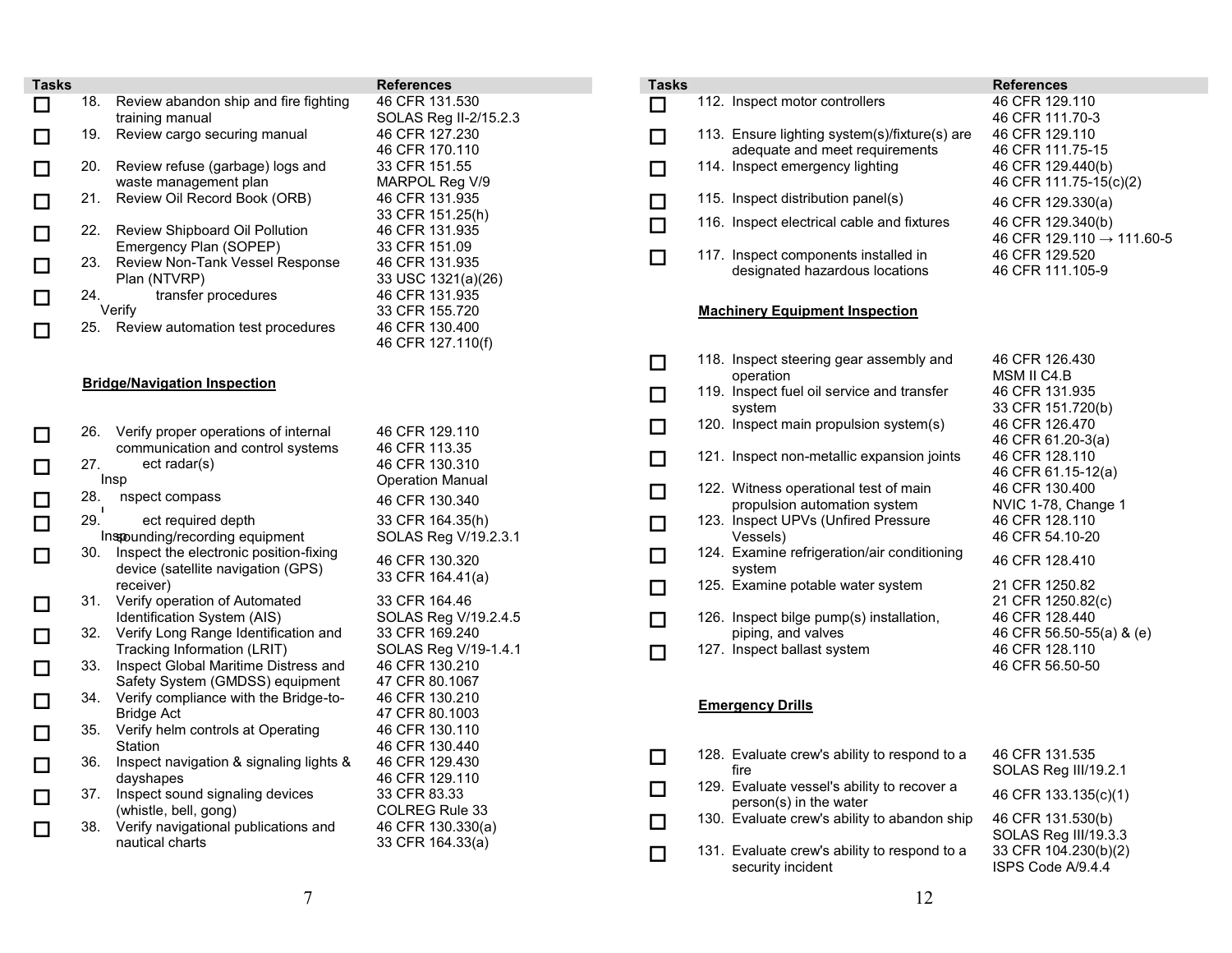| <b>Tasks</b> |     |                                                                                    | <b>References</b>                                         |
|--------------|-----|------------------------------------------------------------------------------------|-----------------------------------------------------------|
|              | 94. | Inspect water mist system(s)                                                       | 46 CFR 126.450<br>46 CFR 132.350(c)(2)(i)                 |
|              | 95. | Inspect clean agent Fire extinguishing<br>system(s)                                | 46 CFR 132.350(c)(2)(i)<br>NFPA 2001 Section 1.5          |
|              |     | <b>Cargo System Inspection</b>                                                     |                                                           |
|              | 96. | Inspect liquid cargo transfer system(s)                                            | 46 CFR 128.110<br>46 CFR 56.50-60                         |
|              | 97. | Verify portable tanks arrangement,<br>condition, and approval                      | 46 CFR 132.370<br>46 CFR 125.110(d)                       |
|              | 98. | Verify the compliance of packaged<br>hazardous materials                           | 46 CFR 125.130<br>49 CFR 176.3                            |
|              | 99. | Inspect cargo hoses and fittings                                                   | 46 CFR 131.935<br>33 CFR 156.170(c)(1)                    |
|              |     | 100. Inspect remote-operated valves and<br>controls                                | 46 CFR 56.50-1(g)(2)(i)                                   |
|              |     | <b>Structural/Watertight Integrity Inspection</b>                                  |                                                           |
|              |     | 101. Inspect hatches and Class-1 watertight                                        | 46 CFR 125.140 & 127.230                                  |
|              |     | doors<br>102. Inspect Class 2 & 3 watertight doors                                 | 46 CFR 42.15-10<br>46 CFR 127.230<br>46 CFR 170.270(c)(2) |
|              |     | 103. Inspect watertight bulkhead<br>penetrations                                   | 46 CFR 127.230<br>46 CFR 174.190(b) & .195                |
|              |     | 104. Inspect side scuttles (port lights) and<br>covers                             | 46 CFR 125.140<br>46 CFR 42.15-65                         |
|              |     | 105. Inspect hull structure                                                        | 46 CFR 126.430<br><b>MSM II B1.B.1</b>                    |
|              |     | <b>Electrical System Inspection</b>                                                |                                                           |
|              |     | 106. Inspect switchboard(s)                                                        | 46 CFR 129.330(a)/(b)/(d)                                 |
|              |     | 107. Inspect ship's service generator(s) and<br>prime mover(s)                     | 46 CFR 129.310 - 315<br>SOLAS Reg II-1/41                 |
|              |     | 108. Witness operational test of prime<br>mover(s) for ship's service generator(s) | 46 CFR 129.110<br>46 CFR 111.12-1 $\rightarrow$ 58.01-5   |
|              |     | 109. Inspect emergency generator(s) and<br>prime mover(s)                          | SOLAS Reg II-1/43.3                                       |
|              |     | 110. Witness operational test of prime<br>mover(s) for emergency generator(s)      | 46 CFR 129.110<br>46 CFR 112.50-1                         |
|              |     | 111. Inspect battery installation                                                  | 46 CFR 129.353                                            |

| Tasks  |     |                                                               | References                                   |
|--------|-----|---------------------------------------------------------------|----------------------------------------------|
|        |     | <b>Security Inspection</b>                                    |                                              |
|        |     |                                                               |                                              |
|        | 39. | Verify Vessel's Security Plan (VSP)                           | 33 CFR 104.120(a)(1)<br>SOLAS Reg XI-2/4.2   |
|        | 40. | Examine security records                                      | 33 CFR 104.235(b)(1)<br>SOLAS Reg XI-2/4.2   |
|        | 41. | Verify security equipment                                     | 33 CFR 101.310<br>SOLAS Reg XI-2/6           |
| □      | 42. | Examine international security<br>documents                   | 33 CFR 104.297(b)<br>ISPS Code A/19.2.1      |
|        | 43. | Evaluate crew's knowledge of security<br>plan                 | 33 CFR 104.200(b)(2)<br>SOLAS Reg XI-2/4.2   |
|        |     | <b>Dynamic Positioning Operations Verification</b>            |                                              |
|        | 44. | Check vessel's Dynamic Positioning<br>Operations              | 77 FR 62247                                  |
|        |     | <b>Lifesaving Equipment Inspection</b>                        |                                              |
|        | 45. | Inspect Emergency Position Indicating<br>Radio Beacon (EPIRB) | 46 CFR 133.60(a)<br>47 CFR 80.1061 (e) & (f) |
| 囗      | 46. | Inspect the general emergency alarm<br>system                 | 46 CFR 113.25-5<br>SOLAS Reg III/6.4.2       |
| $\Box$ | 47. | ect line throwing equipment<br>Insp                           | 46 CFR 133.170<br>46 CFR 160.031 or 160.040  |
| $\Box$ | 48. | ect distress signals<br>Insp                                  | 46 CFR 133.60(b)(1)<br>SOLAS Reg III/34      |
| $\Box$ | 49. | ect life jackets<br>Insp                                      | 46 CFR 133.70(b)<br>SOLAS Reg III/4          |
| $\Box$ | 50. | pect workvest                                                 | 46 CFR 131.710                               |
| $\Box$ | Inc | 51. Inspect immersion suits (if applicable)                   | 46 CFR 133.70(c)<br>SOLAS Reg III/4          |
| ◻      | 52. | ect (ring) life buoys<br>Insp                                 | 46 CFR 133.70(a)<br>SOLAS Reg III/4          |
| $\Box$ | 53. | ect inflatable liferaft installations<br>Insp                 | 46 CFR 133.105(a)(1)(i)<br>SOLAS Reg III/4   |
| $\Box$ | 54. | ect lifefloat installations                                   | 46 CFR 133.105(a)(4)                         |
|        | 55. | Inon<br>ect Lifeboats<br>Insp                                 | 46 CFR 133.105(a)(6)<br>SOLAS Reg III/4      |
|        | 56. | ect rescue boat<br>Insp                                       | 46 CFR 133.135(a)<br>SOLAS Reg III/4         |
|        | 57. | ect rescue platform(s)<br>Inen                                | 46 CFR 131.540                               |